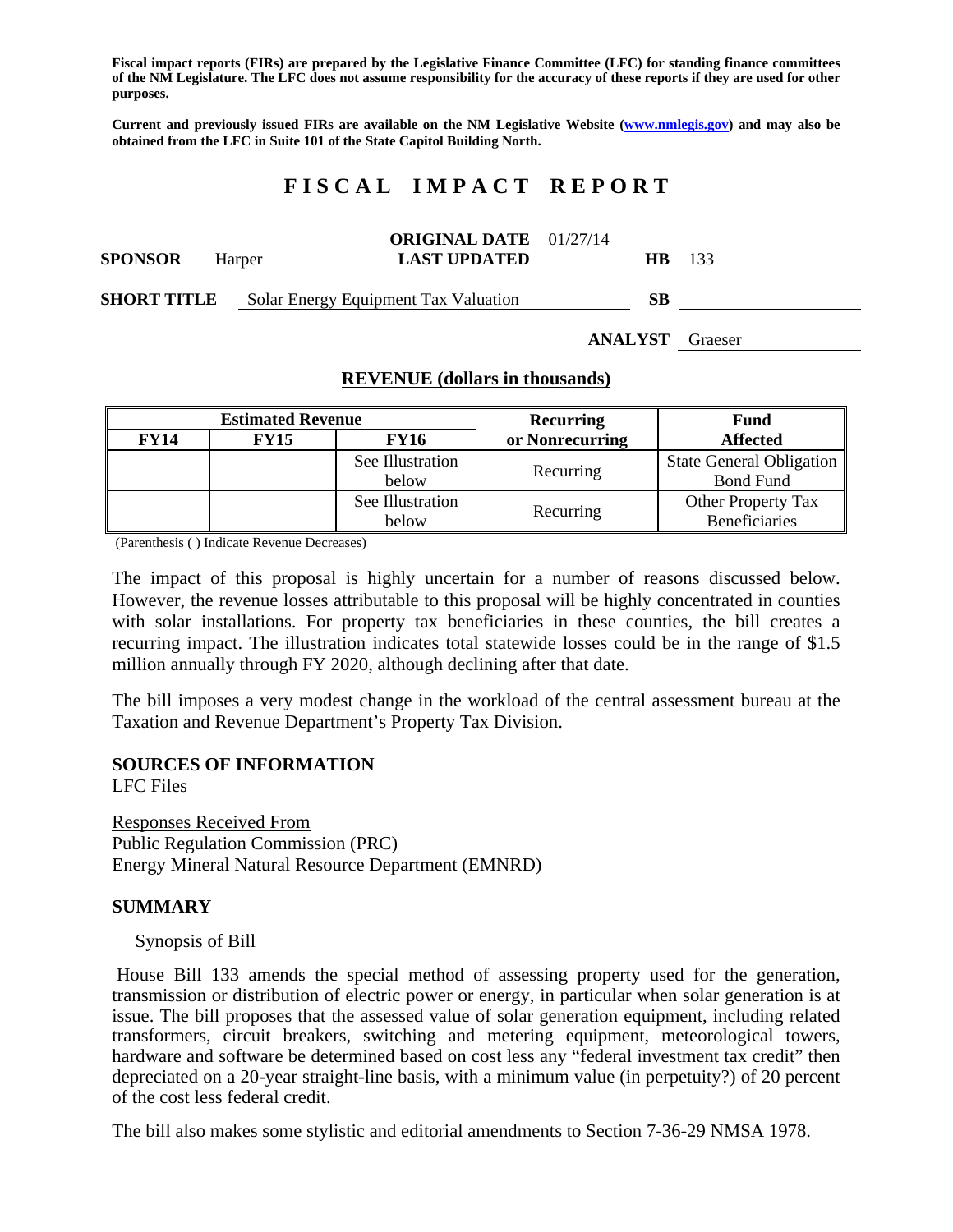l

## **FISCAL IMPLICATIONS**

See significant issues below for discussion of uncertainty of which, if any, federal credits are to be deducted from the costs for the purpose of property tax assessment. In either case, property tax assessments will be less for credit-eligible properties than for other electrical-generating properties. Revenue losses will be highly localized to counties and school districts with large solar installations. PNM, a major investor-owned utility in New Mexico recently completed and dedicated the approximately 10 MW Manzano Solar Energy Center in Valencia County. The company has estimated that the total property tax increase for all beneficiaries will be about \$440,000. These estimates are approximately consistent, if we assume that the cost of the facility was about \$34 million (\$3.40 per KW) and the applicable tax rate,  $38.349$  mills.<sup>1</sup> If we assume that pursuant to this bill, the facility qualified for a 30 percent federal investment credit, the revenue loss from this one project to the beneficiaries would be approximately as follows:

| 30 percent Federal Investment<br><b>Credit - Impact on Beneficiaries</b> |             |  |  |  |
|--------------------------------------------------------------------------|-------------|--|--|--|
| State                                                                    | $-54,700$   |  |  |  |
| County                                                                   | $-543,900$  |  |  |  |
| City                                                                     | \$0         |  |  |  |
| School                                                                   | $-$47,000$  |  |  |  |
| Val Coll (1)                                                             | $-56,900$   |  |  |  |
| Val Coll (2)                                                             | $-52,900$   |  |  |  |
| Hospital                                                                 | $-59,500$   |  |  |  |
| <b>MRGCD</b>                                                             | $-$17,100$  |  |  |  |
|                                                                          | $-$132,000$ |  |  |  |

PNM reports that as of late 2011, the Las Lunas 5 MW Valencia County facility was the utility's largest in the State. The Los Lunas facility is two-and-a-half times larger than a similar facility dedicated in Albuquerque April 20, 2011. PNM apparently built three more solar facilities in 2011, one each in Deming, Alamogordo and Las Vegas. Each of the remaining three facilities was the same size as the Los Lunas Solar Energy Center. In 2013, the Manzano project was joined by a similarly sized facility in Otero County. By the end of 2013, PNM alone expects 42.5 MW of installed capacity. Other utilities in the state are also obliged to conform to the renewable portfolio requirements. In addition to the coops and investor-owned utilities in the state, Green States Energy, an independent power producer (IPP), announced plans (April 2013) to build a 2.5MW ground-mount PV system in Roswell, New Mexico.

Over the next few years, in excess of 10 megawatts per year will be installed. New Mexico's renewable portfolio standard. currently requires 10 percent of energy produced for customers comes from renewable resources. The requirement jumps from 10 percent today to 15 percent in 2015 and to 20 percent by 2020. By 2020, at least 50 MW more of solar capacity will be required (assuming that PRC maintains the renewable standard). Assume for the sake of argument that utilities in the state will construct an average of 10 MW capacity annually for six years, costing an average of \$2.50 per watt, and subject to a 10 percent federal credit (the 30 percent credit apparently only applies to facilities installed and operational by January 1, 2014.) Beginning with the 2015 tax year, the average revenue impact to the beneficiaries will be an average

<sup>1</sup> http://www.co.valencia.nm.us/departments/assessor/Tax\_Rates.html and assuming the installation is in Las Lunas School District, outside of the Las Lunas municipal boundaries, nonresidential property. The correlation is not exact, but is indicative.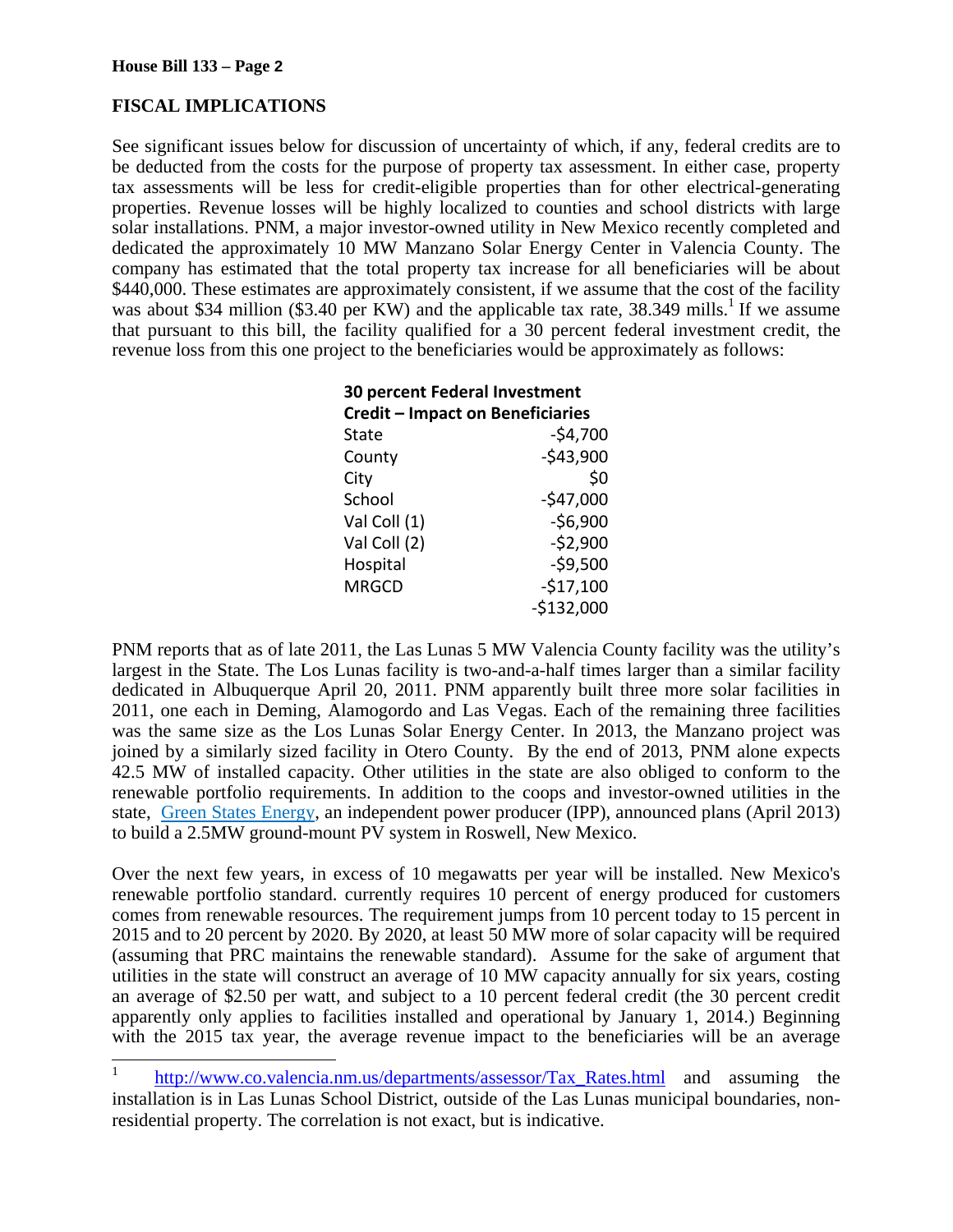(1,500). This will be highly localized impact in the areas of solar installation. It should be emphasized that this is not a revenue estimate but an order-of-magnitude calculation.

| Allocate the TY2015 impact to |                      |           |                         |         |                 |         |         |
|-------------------------------|----------------------|-----------|-------------------------|---------|-----------------|---------|---------|
| <b>FY16</b>                   | Impact in $(51,000)$ |           |                         |         |                 |         |         |
|                               | Mill<br>Rate         |           | FY 2014 FY 2015 FY 2016 |         | FY 2017 FY 2018 | FY 2019 | FY 2020 |
| State Debt                    | 1.36                 | S65.2     | \$66.1                  | S66.2   | S65.7           | \$64.6  | \$63.2  |
| County Debt + Operating 12.64 |                      | \$606.2\$ | \$614.1                 | \$615.5 | \$610.7         | \$600.0 | \$587.8 |
| City Operating + Debt         | 0                    | 50.0      | \$0.0\$                 | \$0.0\$ | \$0.0\$         | \$0.0\$ | \$0.0\$ |
| School                        | 13                   | \$623.5   | \$631.6                 | \$633.0 | \$628.1         | \$617.1 | \$604.5 |
| <b>Special Districts</b>      | 5                    | \$239.8   | \$242.9                 | \$243.5 | \$241.6         | \$237.3 | \$232.5 |
|                               | 32                   | \$1,535   | \$1,555                 | \$1,558 | \$1,546         | \$1,519 | \$1,488 |

The timing of the changes proposed in this bill is of concern, as well. Projects begun by the end of 2013 will be eligible for the 30 percent federal credit. With large construction projects, assessment for property tax purposes can be done for construction work in progress. Thus, a project that had begun by the end of 2013 could generate some partial assessment as of January 1, 2014. The payments for this assessment would be due in the fall of 2014 and the spring of 2015. The reduction in assessment attributable to this bill, however, would not be effective until May 21, 2014 and would not affect the TY2014 valuation. So the actual impact of this bill would be (1) uncertain, but highly localized to counties with projects; (2) uncertain as to amount, because of the difference between a 30 percent federal credit and a 10 percent federal credit; and (3) uncertain as to timing depending on the construction-work-in-progress (CWIP) provisions.

### **SIGNIFICANT ISSUES**

The bill specifies that the value of a solar generation facility will be the cost less any "federal investment tax credit claimed." This specification may be imprecise. There is a currently effective federal investment credit entitled, "Business Energy Investment Tax Credit" that provides a 30 percent of cost credit for solar, fuel cells, small wind and federal renewable electricity production tax credit PTC-eligible technologies and a 10 percent of cost tax credit for geothermal, microturbines and combined heat and power systems.

However, prior to enactment of the federal business energy investment tax credit, there was (and is) a federal renewable electricity production tax credit the federal business energy investment tax credit available under 26 USC § 48 was expanded significantly by the Energy Improvement and Extension Act of 2008 (H.R. 1424), enacted in October 2008. This law extended the duration -- by eight years -- of the existing credits for solar energy, fuel cells and microturbines; increased the credit amount for fuel cells; established new credits for small wind-energy systems, geothermal heat pumps, and combined heat and power (CHP) systems; allowed utilities to use the credits; and allowed taxpayers to take the credit against the alternative minimum tax (AMT), subject to certain limitations. The credit was further expanded by the American Recovery and Reinvestment Act of 2009, enacted in February 2009.

The American Recovery and Reinvestment Act of 2009 allows taxpayers eligible for the federal renewable electricity production tax credit (PTC -- 10 percent) to take the federal business energy investment tax credit (30 percent) instead of taking the PTC for new installations. In January 2013 the American Taxpayer Relief Act of 2013 (H.R. 8) revised the language governing the ability of PTC-eligible facilities to claim the ITC to allow projects that begin construction by the end of 2013 to qualify for the ITC. Prior to H.R. 8, the law required PTC-